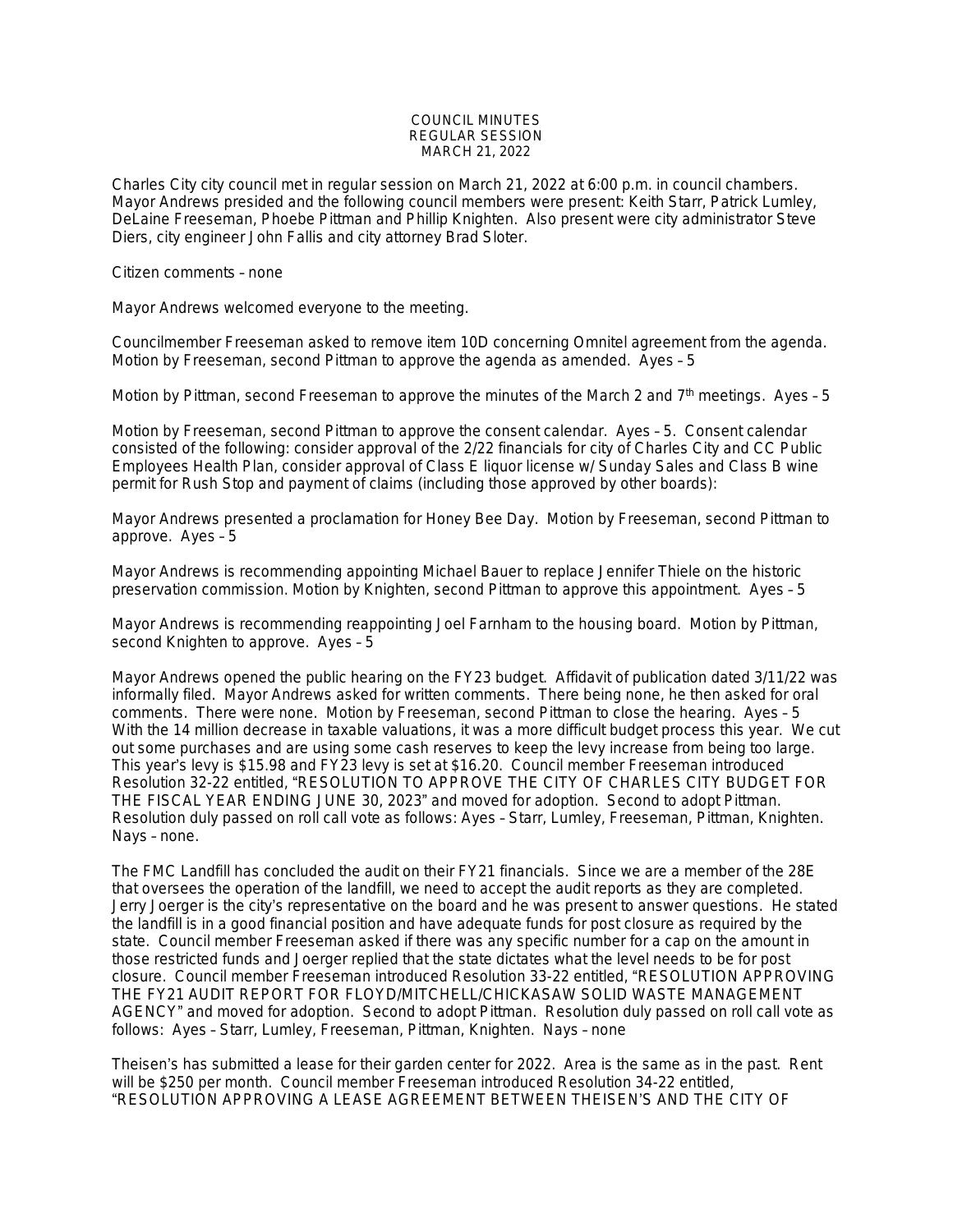CHARLES CITY FOR USE OF PUBLIC PARKING LOT" and moved for adoption. Second to adopt Pittman. Resolution duly passed on roll call vote as follows: Ayes – Starr, Lumley, Freeseman, Pittman, Knighten. Nays – none

Hy-Vee has submitted a lease for their garden center for 2022. The area is the same as in the past and rent will be \$275 per month. Council member Freeseman introduced Resolution 35-22 entitled, "RESOLUTION APPROVING A LEASE AGREEMENT BETWEEN HYVEE AND THE CITY OF CHARLES CITY FOR USE OF PUBLIC PARKING LOT" and moved for adoption. Second to adopt Pittman. Resolution duly passed on roll call vote as follows: Ayes – Starr, Lumley, Freeseman, Pittman, Knighten. Nays – none

Much discussion has been held on the installation of fiber by Omnitel to service the public housing three locations. The current internet is not reliable enough to operate the security cameras that were recently installed. There is an electrical upgrade project that will be started once the ground gets fit enough and housing director Katie Nolte would like to put the fiber into the same trench as the electrical is going to save digging up twice. The capital fund grant for housing will pay \$20,000 to Omnitel toward the install of the fiber. Council member Knighten asked if Omnitel had plans to expand beyond these locations to service other businesses or residents. City administrator Diers replied that it would depend on the on the demand. Council member Starr introduced Resolution 37-22 entitled, "RESOLUTION APPROVING OMNITEL SITE CONNECTION PROPOSAL FOR PUBLIC HOUSING" and moved for adoption. Second to adopt Pittman. Resolution duly passed on roll call vote as follows: Starr, Lumley, Freeseman, Pittman. Nays – Knighten.

The police department has been working with Lexipol to draft an updated policy manual for the department. This company has a team of lawyers that will monitor changes in laws and recent court cases to send updates for our manual as needed. Much discussion has been held with council on how best to get these updates in place in a timely manner. City attorney Sloter has drafted a resolution that adopts the new manual and authorizes Chief Anderson to implement the changes as they are received. Council will ratify any changes on a monthly basis in the consent calendar. Council member Knighten introduced Resolution 38-22 entitled, "RESOLUTION APPROVING AND ADOPTING CHARLES CITY POLICE DEPARTMENT POLICY MANUAL" and moved for adoption. Second to adopt Freeseman. Resolution duly passed on roll call vote as follows: Ayes – Starr, Lumley, Freeseman, Pittman, Knighten. Nays – none

Pay estimate #29 has been submitted for the WRRF project. It is in the amount of \$213,547.65 which brings the total to date approximately sixteen million. This payment is mainly for demolition, HVAC and electrical. This project has remained pretty close to the budget. There will be new red beds installed as soon as the weather is fit, the old ones did not take very well. Council member Pittman introduced Resolution 39-22 entitled, "RESOLUTION APPROVING PAY ESTIMATE #29 FOR WATER RESOURCE RECOVERY FACILITY PROJECT" and moved for adoption. Second to adopt Knighten. Resolution duly passed on roll call vote as follows: Ayes – Starr, Lumley, Freeseman, Pittman, Knighten. Nays – none.

With Floyd County reconfiguring their voting districts, it has been requested by the county to allow a portion of rural St. Charles Township to use one of the city's polling places to make it more convenient for those voters. An agreement has been drafted for this purpose. The city will need to amend their Precinct 3 to bring this small rural area in. A new ordinance will also need to be drafted and a public hearing, scheduled for April 4, be held for it. Council member Freeseman introduced Resolution 40-22 entitled, "RESOLUTION APPROVING AN AGREEMENT WITH FLOYD COUNTY FOR THE COMBINATION OF A RURAL TOWNSHIP AND CITY PRECINCT" and moved for adoption. Second to adopt Pittman. Resolution duly passed on roll call vote as follows: Ayes – Starr, Lumley, Freeseman, Pittman, Knighten. Nays – none.

Council member Freeseman introduced Resolution 41-22 entitled, "RESOLUTION DIRECTING THE CLERK TO PUBLISH NOTICE OF HEARING ON ORDINANCE 1155 AMENDING REPEALING CHAPTER 3, ELECTION PRECINCTS OF THE CHARLES CITY CODE OF ORDINANCES, 2015 AND ADOPTING A NEW CHAPTER 3, ELECTION PRECINCTS, OF THE CODE OF ORDINANCES OF THE CITY OF CHARLES CITY, IOWA 2015" and moved for adoption. Second to adopt Pittman. Resolution